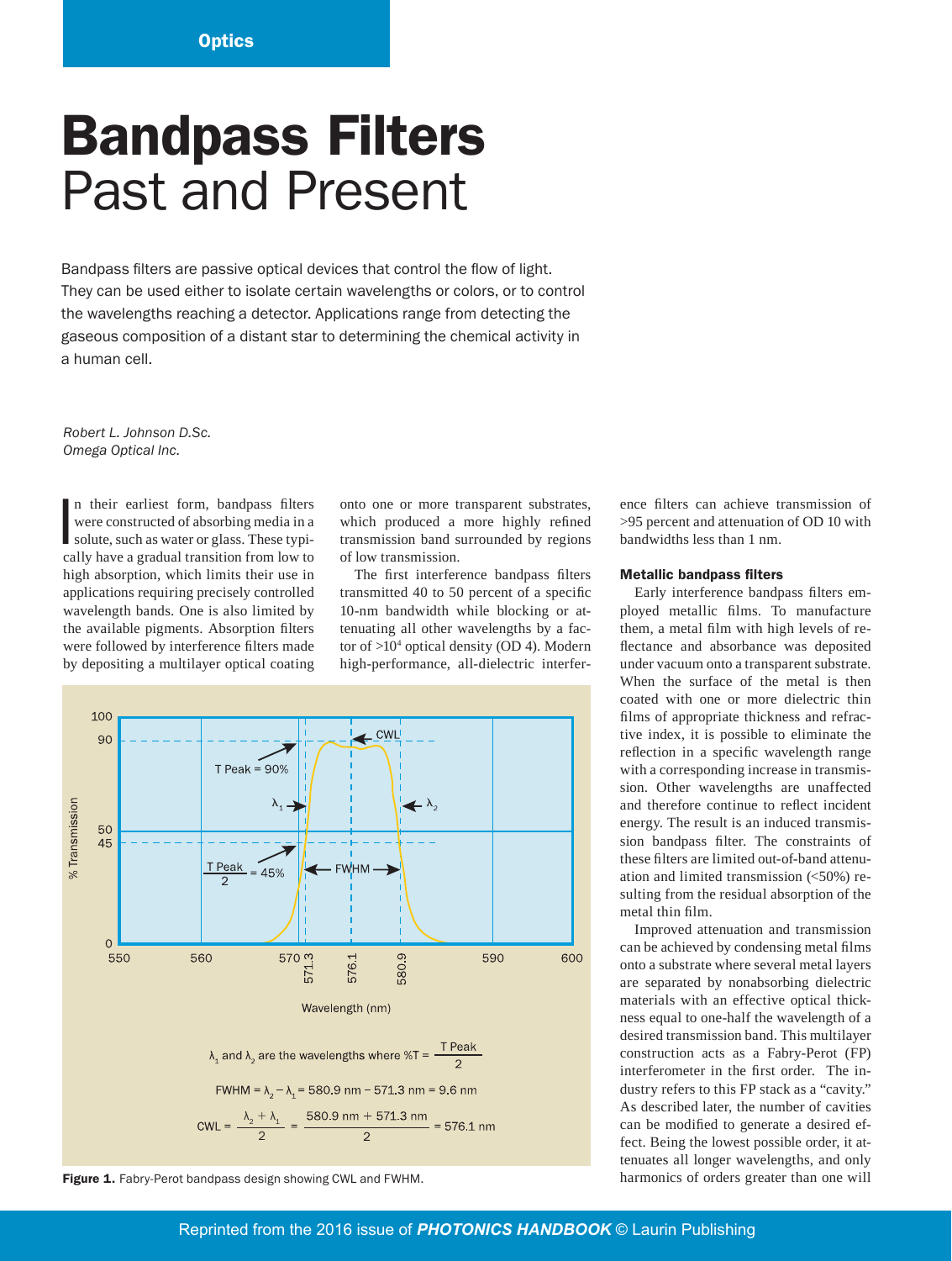be transmitted. Because these harmonics occur at shorter wavelengths, the filter can be combined with an absorbing filter such as colored glass that absorbs the harmonic bands, making it possible to create a single bandpass. With several metal layers, each reflecting and absorbing the spectrum both longer and shorter than the center wavelength, these bandpass filters can achieve optical density greater than five (>OD 5) in the attenuation regions while transmitting about half of the incident energy.

## Dielectric FP bandpass filters

In applications such as fluorescence and Raman detection, where unwanted radiation can be 10<sup>6</sup> times more intense than the desired wavelength region, high-efficiency all-dielectric solutions are required. Using non-absorbing dielectric materials, it is possible to create nearly perfect dichroics – that is, reflectors that can reflect all of some wavelengths and transmit all of some other wavelengths. Up until about 10 years ago, these filters were often made of an assembly of component filters where each component produces a part of the required filtering effect. Typically, a colored glass component was used to absorb much of the unwanted energy which was combined with an interference coating, which is designed to further reflect unwanted light and to transmit the desired spectral region.

Historically, theoretical performance was limited by the need to control the deposition process dynamically at the reflected wavelength. Filter manufacturers in the past have dealt with this process control limitation by creating bandpasses based on the model of a Fabry-Perot interferometer. The FP principle states that reflection will be canceled when a standing wave exists between two reflectors. In contemporary interference filters, the interferometer uses a solid spacer layer made of nonabsorbing dielectric material. As in the case of the early FP filters made with metal reflectors, a bandpass will result at the wavelength of maximum reflectance of a stack of alternating layers of dielectric materials when a phase-inverting halfwave layer is at the center of the stack. The primary feature of this type of bandpass is that efficiency is very high with resulting transmittance at unity. A single-cavity FP filter will have a bandwidth that is determined by the degree of reflection within the FP interferometer. With reflection of 95 percent, the bandpass will be on the order of 1 nm FWHM (full-width at half



Figure 2. Fabry-Perot bandpass graph for designs with two to six cavities.

max), Figure 1. At the center of the band, the transmission will exceed 90 percent, while the attenuation outside of the bandpass is relatively narrow with a maximum attenuation of only OD3. When a wider bandpass is desired, it is achieved by reducing the reflectivity within the FP. With reflectors of 90 percent, the bandwidth would be 10 nm, but the attenuation would only be OD2. This level of attenuation is not adequate for most filter applications.

In theory, there is no limit to the degree of attenuation possible using optical interference. Light impinging on a surface coated with alternating layers of materials of different refractive indices will be reflected when each layer is of a thickness equivalent to a quarter of the wavelength (quarter wave) in question. The degree of reflection is limited only by the difference in refractive index between the materials used, the number of layers and the ability to condense specular films. Theoretical attenuation of >OD 20 can be achieved, and measured values approaching OD 10 have been reduced to practice. If the materials are selected to have very low extinction coefficients, the modeled transmission in the bandpass region can approach unity, and in practice, measures in excess of 95 percent.

Increasing the number of cavities in a

design has a number of uses in the design process. A wide bandpass can be generated by increasing the number of cavities while reducing the number of layers per cavity. A reduced number of layers effectively reduces the reflectivity within each cavity and the resulting attenuation. Increasing the number of cavities brings the OD back up to the desired level while preserving the wide bandpass. As the number of cavities is increased, the shape of the transmission band becomes more rectangular (Figure 2). Keeping a large number of layers in each cavity while adding cavities allows one to design a very narrow filter with very steep edges. Typical applications that require the isolation of wavelength regions from each other – for example, differentiating fluorescence emission and excitation energy – are possible by building multilayer stacks of as many as 100 layers. These designs may be made up of 20+ cavities in series, each cavity having reflectors of only 20 to 50 percent. The resulting thin-film coating can provide greater than 90 percent transmission over a specific wavelength region, while achieving in excess of OD6+ in the reflective region.

The traditional FP bandpass filter made with dielectric interference is effective only around the region of the defined transmission band ±~20 percent (for exam-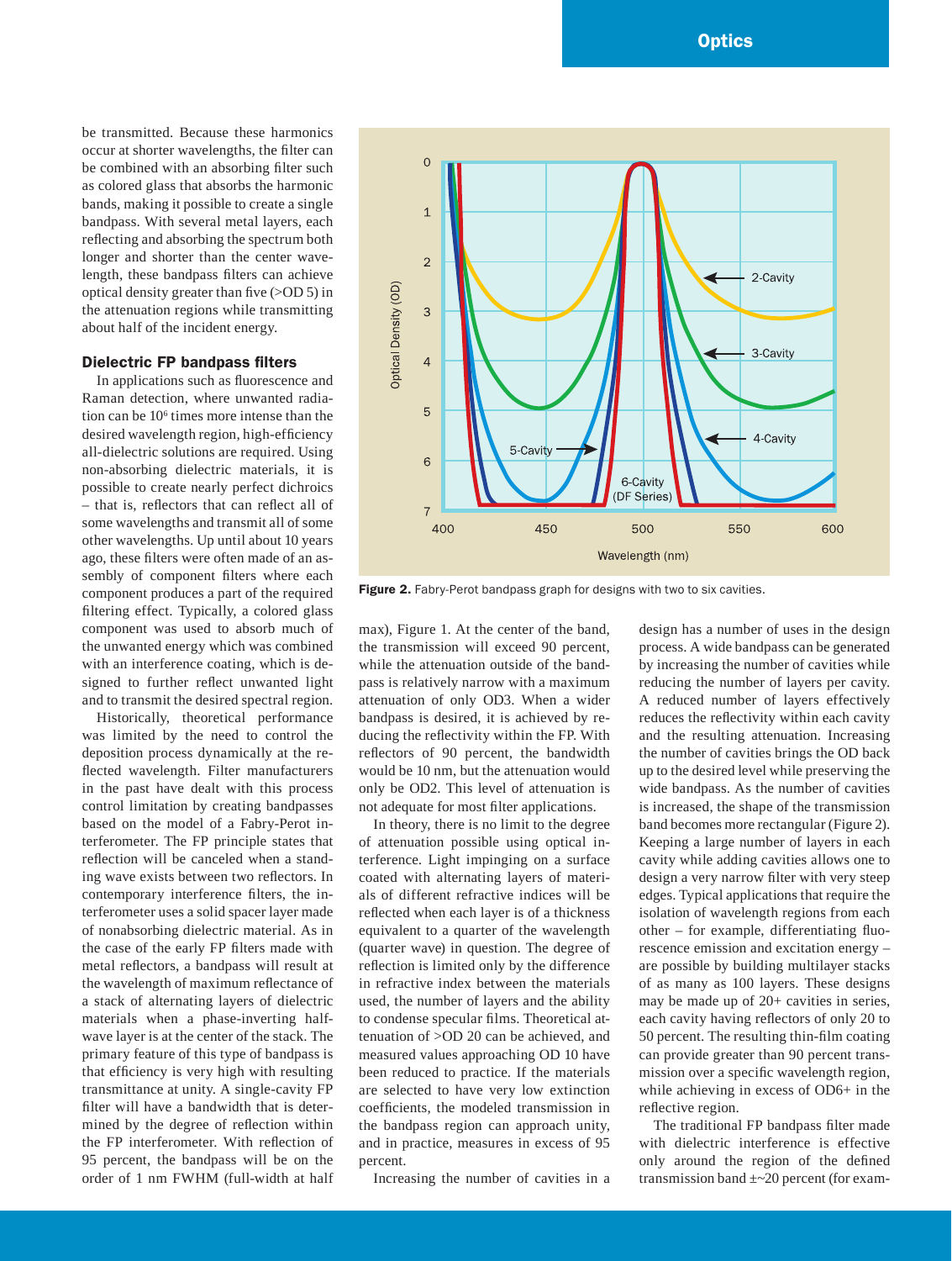

Figure 3. Bandpass filter with extended attenuation.

ple, light blue curve in Figure 3). Outside this region, the thin-film layers deviate from a phase thickness where controlled interference occurs, resulting in rapid oscillation from reflection to transmission. To extend spectral blocking, ancillary coating components are added to the assembly making up the final filter. As with any feature, there are associated costs. Extending the blocking range will make the product more expensive. Furthermore, each additional coating can add interfering reflectances. These can cause multiple images as low-level secondary reflections can be of differing path lengths (Figure 3). As described below, modern, computer-controlled coating methods largely eliminate the need for multiple components.

#### Angle of Incidence and polarization effects

It is important to note that the performance of a bandpass filter is a function of the conditions in which it is used. Although counterintuitive, the reflection region of an optical coating shifts to shorter wavelengths as the incidence of incoming light deviates from normal (perpendicular to the surface). This effect is significant and introduces a severe technical limitation. With the ray at 45° incidence, the reflection region is shifted by more than 10 percent of the center wavelength (CWL). If

the coating in question is a bandpass coating, the performance is described as:

$$
\frac{\lambda_{\theta}}{\lambda_0} = \frac{\sqrt{n^2 - \sin^2 \theta}}{n}
$$

where *n* is the effective index of the coating,  $\theta$  is the angle of incidence,  $\lambda_{\theta}$  is the principal wavelength at angle of incidence θ,  $\lambda_{0}$  is the principal wavelength at 0° angle of incidence, and *n* is the effective refractive index of the coating (Figure 4).

In most applications, it is desirable to minimize the effects of incident angle. To do this, the effective refractive index of the entire stack is held to a maximum. This is achieved by designing a coating stack with the largest portion of high-index material.

In addition to the change in spectral performance as a function of the incidence angle, the performance of the coating will be different in the two planes of polarization. This difference increases as the angle deviates from normal incidence. Light in the perpendicular plane will see a bandpass that is narrower and less transmissive than the bandpass seen by light at normal incidence. Conversely, the parallel polarization will be more highly transmitted, with a wider bandwidth. These effects will contribute to a polarization bias in optical systems having a low f-number or high NA (Figure 4).

#### Materials for thin-film coatings

Traditional materials used in interference filters maximized the refractive index mismatch between the high-index materials and low-index materials. Maximizing this difference allows one to reduce the total number of layers in the design and ultimate thickness of the film. Some examples of these materials are zinc sulfide and cryolite. They are usually deposited with physical vapor deposition using a hot crucible, boat or filament. These early materials are easily damaged and considered "soft", so they are often embedded in epoxy with a coverslip. Semi-hard coatings such as magnesium fluoride, antimony fluoride, yttrium fluoride and germanium can be used with or without a coverslip if they are handled carefully.

Development of the e-beam as a heat source for physical vapor deposition enabled the materials to reach much higher temperatures, so oxide coatings were developed such as silicon dioxide, hafnium oxide and tantalum oxide. These more robust materials do not necessarily require the protection of coverslips, but they still don't reach the refractive index and density of bulk materials.

State-of-the-art computerized plasmaassisted reactive magnetron sputtering systems also deposit oxide materials, but sequentially, by sputtering elements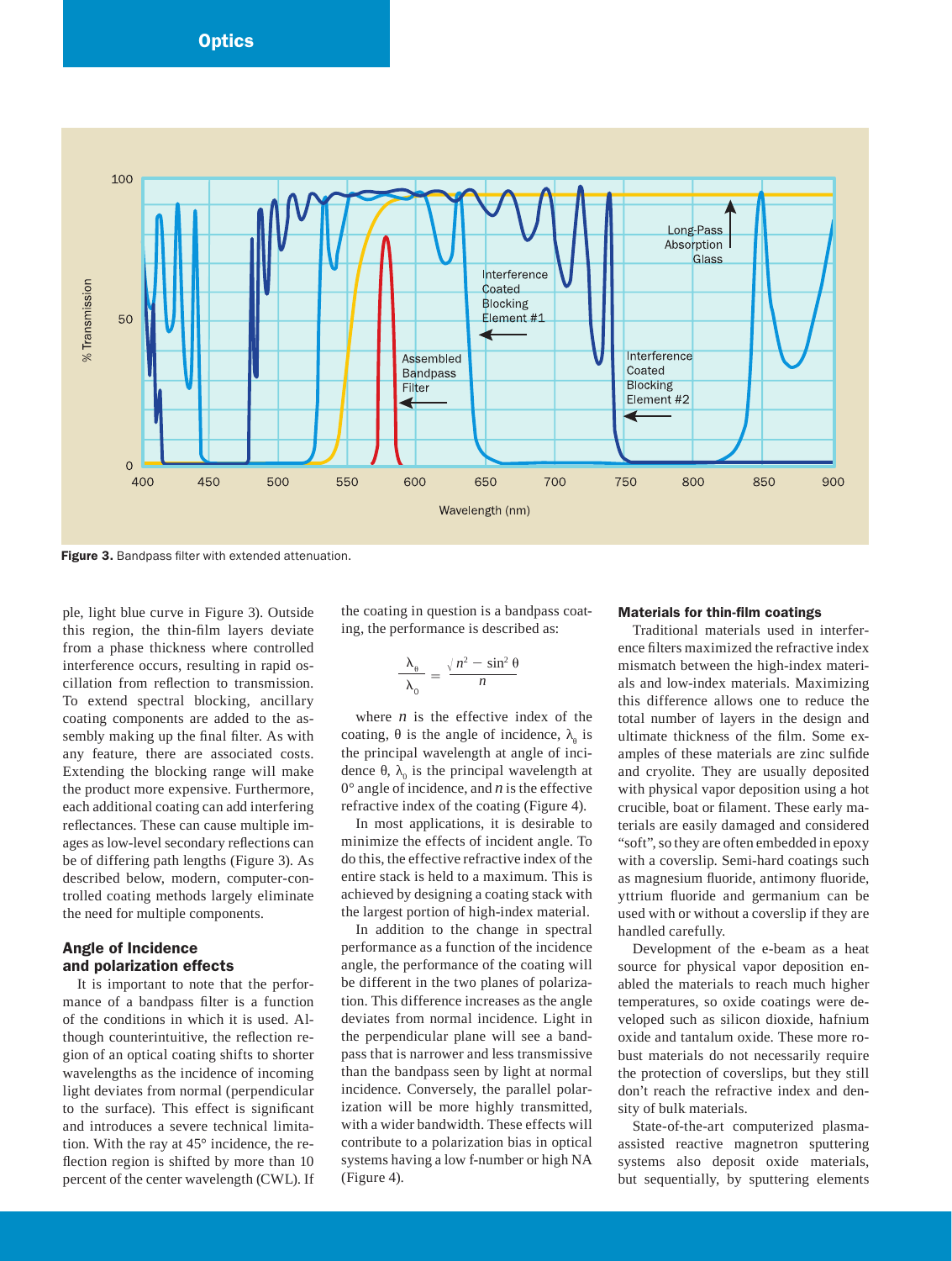**Optics** 



Figure 4. Bandpass filter at 0° and 45° showing s- and p-plane polarization effects.

(mostly silicon, niobium, hafnium and zirconium) followed by an oxidizing plasma. The plasma reacts with the elemental layer to form the oxide in situ, which also serves to densify the resulting films. The properties of these layers (refractive index and density) are very similar to those of the bulk materials.

The materials described thus far are strictly considered "dielectrics." Any absorbance in the wavelengths of interest is minimal to non-existent. One can also exploit the absorbance properties of specific materials to attenuate wavelengths in certain regions. Some examples include using germanium to block visible wavelengths while designing an infrared bandpass, or similarly, a pigment to block a specific region of the visible spectrum. These types of absorbing materials run the gamut from very soft organic materials to very hard inorganic oxides.

## Contemporary bandpass filters

Around the turn of the 21st century, a revolution in interference thin-film coating occurred with the implementation of computer-controlled reactive sputtering oxide systems. These systems enable much more complicated designs to be realized using very hard and durable oxide materials. While early deposition systems were hand-controlled by the operator,

manufacturers were largely limited to FP designs described above. With the automated systems, the monitor wavelength can be optimized during the deposition process to facilitate non-FP designs with multiple bandpasses at non-harmonic center wavelengths and other types of designs such as spectral-shaping (i.e. solar simulator filter).

With the advancement of computing power, the limitations of design approach are reduced significantly. High-speed computers can consider the complex interrelationships of hundreds of layers. Given time and an unlimited number of iterations, the fastest computers can generate a solution for any spectral function. A complex curve can be translated to a file of intensity versus wavelength points. These points become a set of goals for the modeling software to search for matches. It is not uncommon for the solution to be a coating of several hundred discrete layers of physical thickness, ranging from a few atoms to microns. Where early filters were made as assembled components of absorbing materials/glasses and interference stacks that achieved high reflectance over defined regions, the contemporary bandpass filter can be deposited on a single side of a single substrate.

Unfortunately, the design generated is certain to be impractical to produce. A first step is to look for layers that are very thin and/or will not cause large changes in the desired end result. Not only are these layers difficult to deposit and control, but their optical constants may not follow the values used for the optimization. These layers can be selectively eliminated to determine their significance. Another dimension to the manufacturability of a design has to do with the monitoring technique. Physical thickness monitors such as resonant crystals can be used for a wide range of thicknesses, but have limited precision. The highest-precision monitors rely on real-time feedback of the optical interference effect. Obviously, this effect will vary radically over the spectral range in question. The effect of each layer on the percent transmittance or reflectance at the control wavelength is calculated to determine the curve of film thickness (time) versus %T expected during film growth. With modern computer-controlled deposition systems, monitor wavelengths can be changed between each layer to improve the accuracy. These systems are also able to adjust the deposition parameters "on the fly" if the material properties deviate from those used in the design. A typical process map includes a control matrix for each layer in the deposition. A number of monitor techniques will be identified. The technique is apt to change, depending on the other aspects of the deposition process.